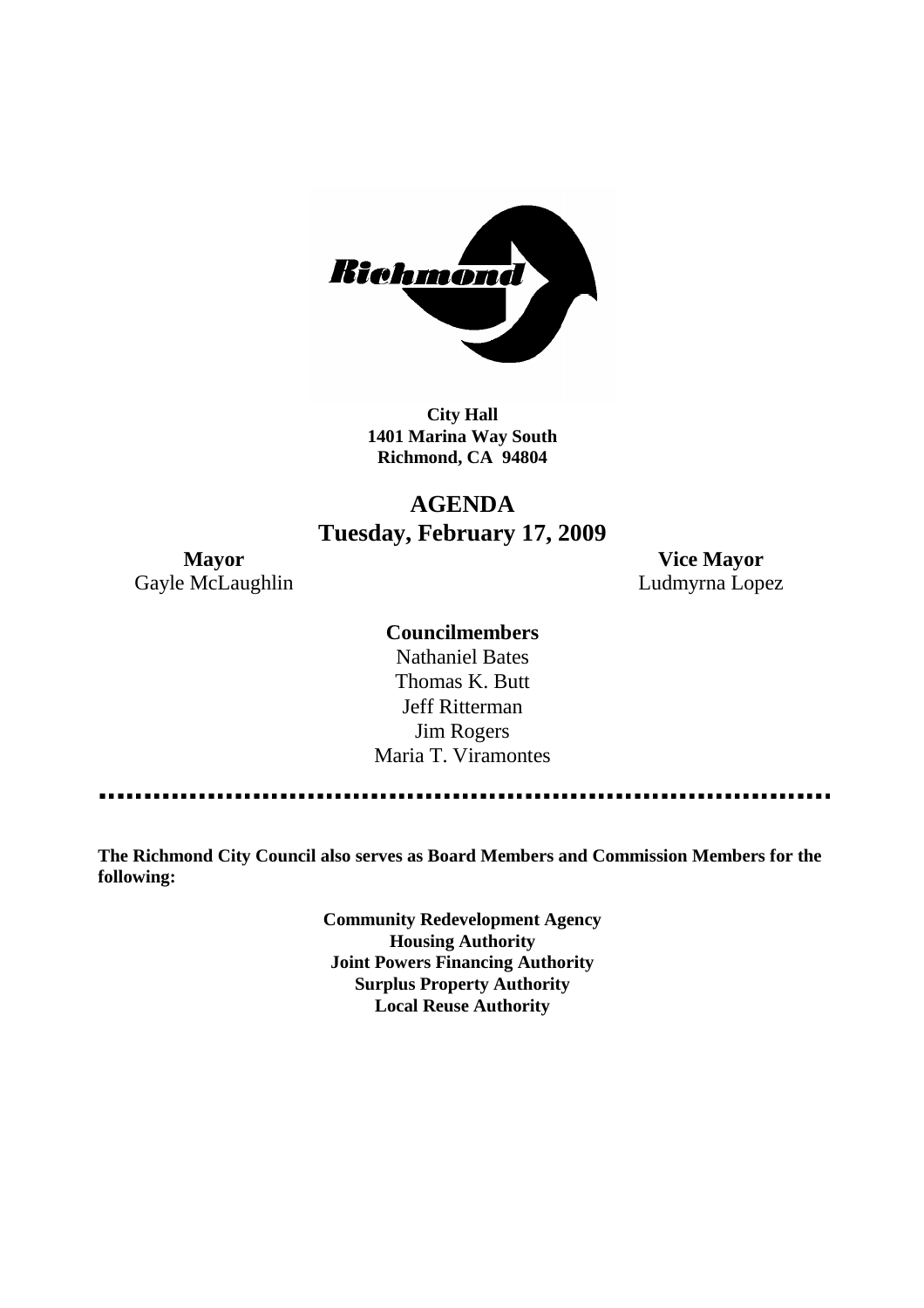# **MEETING PROCEDURES**

The City of Richmond encourages community participation at its City Council meetings and has established procedures that are intended to accommodate public input in a timely and time-sensitive way. As a courtesy to all members of the public who wish to participate in City Council meetings, please observe the following procedures:

**PUBLIC COMMENT ON AGENDA ITEMS:** Anyone who desires to address the City Council on items appearing on the agenda must complete and file a pink speaker's card with the City Clerk **prior** to the City Council's consideration of the item. Once the City Clerk has announced the item and discussion has commenced, no person shall be permitted to speak on the item other than those persons who have submitted their names to the City Clerk. Your name will be called when the item is announced for discussion. **Each speaker will be allowed TWO (2) MINUTES to address the City Council on NON-PUBLIC HEARING items listed on the agenda.**

**OPEN FORUM FOR PUBLIC COMMENT:** Individuals who would like to address the City Council on matters not listed on the agenda or on **Presentations, Proclamations and Commendations, Report from the City Attorney, or Reports of Officers** may do so under Open Forum. All speakers must complete and file a pink speaker's card with the City Clerk **prior** to the commencement of Open Forum. **The amount of time allotted to individual speakers shall be determined based on the number of persons requesting to speak during this item. The time allocation for each speaker will be as follows: 15 or fewer speakers, a maximum of 2 minutes; 16 to 24 speakers, a maximum of 1 and one-half minutes; and 25 or more speakers, a maximum of 1 minute.**

### **SPEAKERS ARE REQUESTED TO OCCUPY THE RESERVED SEATS IN THE FRONT ROW BEHIND THE SPEAKER'S PODIUM AS THEIR NAME IS ANNOUNCED BY THE CITY CLERK.**

**CONSENT CALENDAR:** Consent Calendar items are considered routine and will be enacted, approved or adopted by one motion unless a request for removal for discussion or explanation is received from the audience or the City Council. A member of the audience requesting to remove an item from the Consent Calendar must complete and file a speaker's card with the City Clerk **prior to the City Council's consideration of Item C, Agenda Review.** An item removed from the Consent Calendar may be placed anywhere on the agenda following the City Council's agenda review.

*The City Council's adopted Rules of Procedure recognize that debate on policy is healthy; debate on personalities is not. The Chairperson has the right and obligation to cut off discussion that is too personal, too loud, or too crude.*

**\*\*\*\*\*\*\*\*\*\*\*\*\*\*\*\*\*\*\*\*\*\*\*\*\*\*\*\*\*\*\*\*\*\*\*\*\*\*\*\*\*\*\*\*\*\*\*\*\*\*\*\*\*\*\*\*\*\***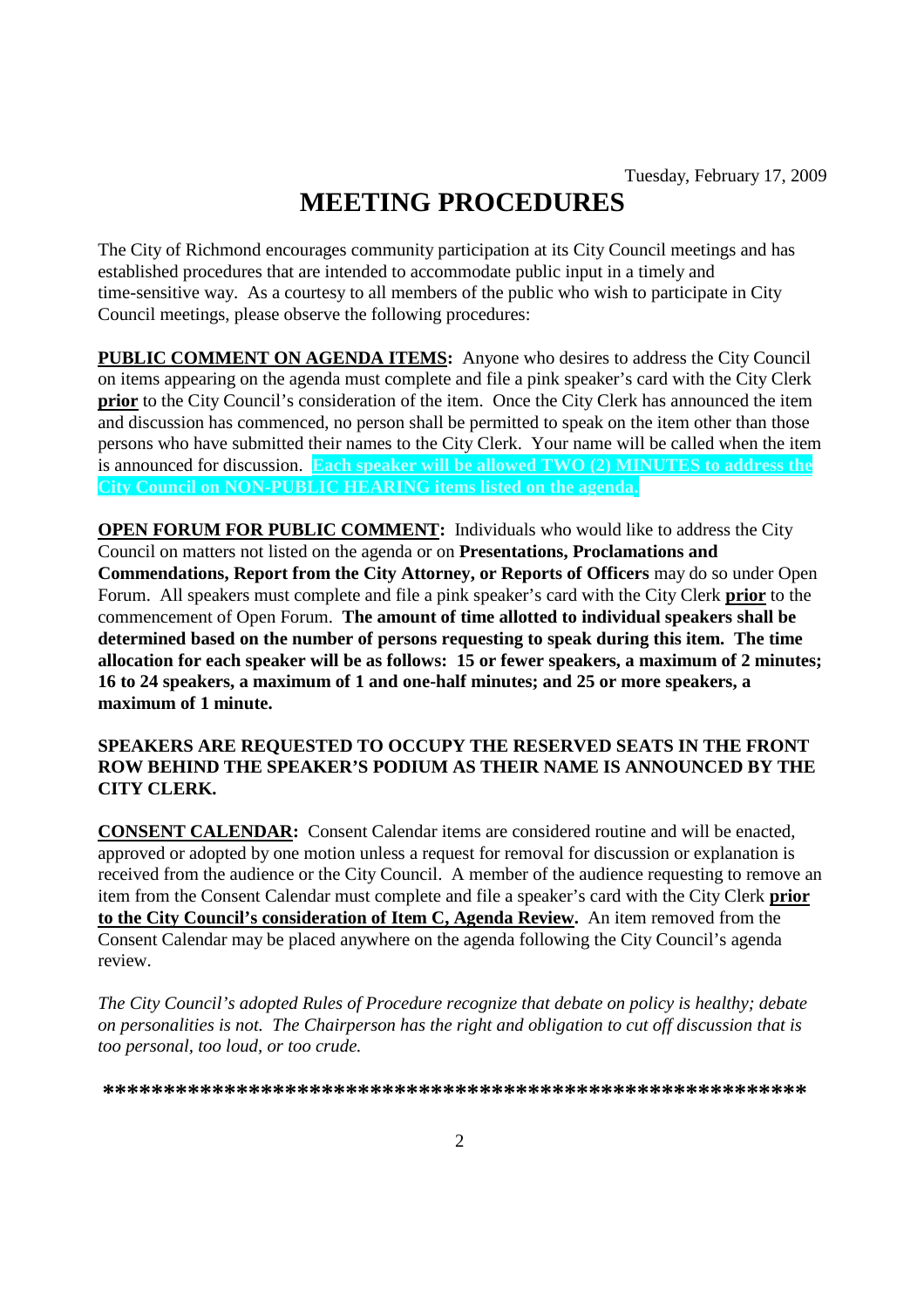# **EVENING OPEN SESSION**

5:00 p.m.

- **A. ROLL CALL**
- **B. PUBLIC COMMENT**
- **C. ADJOURN TO CLOSED SESSION**

# **CLOSED SESSION**

Shimada Room of City Hall

#### **A. CITY COUNCIL**

**A-1.** CONFERENCE WITH LEGAL COUNSEL - EXISTING LITIGATION (Subdivision [a] of Government Code Section 54956.9):

Communities for A Better Environment (CBE) vs. City of Richmond

**A-2.** CONFERENCE WITH LEGAL COUNSEL - ANTICIPATED LITIGATION (Initiation of litigation pursuant to Subdivision (c) of Section 54956.9):

Two cases

**\*\*\*\*\*\*\*\*\*\*\*\*\*\*\*\*\*\*\*\*\*\*\*\*\*\*\*\*\*\*\*\*\*\*\*\*\*\*\*\*\*\*\*\*\*\*\*\*\*\*\*\*\*\*\*\*\*\*\***

# **SPECIAL MEETING RICHMOND HOUSING AUTHORITY**

6:45 p.m.

- **A. PLEDGE TO THE FLAG**
- **B. ROLL CALL**
- **C. STATEMENT OF CONFLICT OF INTEREST**
- **D. OPEN FORUM FOR PUBLIC COMMENT**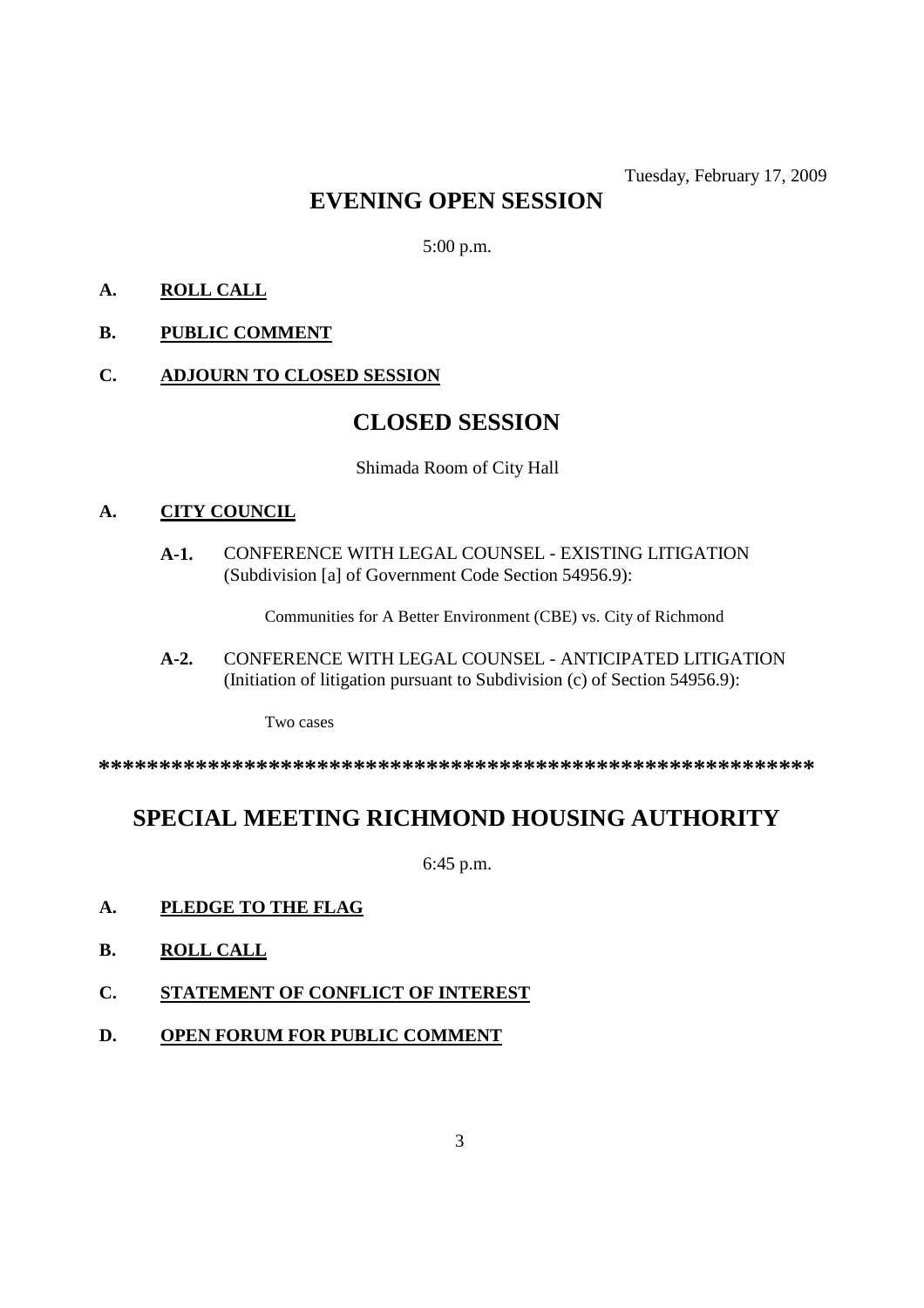## **E. CONSENT CALENDAR**

- **E-1.** ADOPT a resolution authorizing the Executive Director to execute a Purchase Agreement with Paul Chambers, Paul Brisco, and Gerald Robinson for the acquisition of property located at 319 25th Street in Richmond, adjacent to Nevin Senior Housing, to facilitate the development of community supportive service space and affordable senior and public housing rental units for a total purchase price of \$350,000 - Housing Authority (Tim Jones 621-1310).
- **E-2.** APPROVE the minutes for the Special Meetings held on January 13 and February 3, 2009 - City Clerk's Office (Diane Holmes 620-6513).

## **F. ADJOURNMENT**

**\*\*\*\*\*\*\*\*\*\*\*\*\*\*\*\*\*\*\*\*\*\*\*\*\*\*\*\*\*\*\*\*\*\*\*\*\*\*\*\*\*\*\*\*\*\*\*\*\*\*\*\*\*\*\*\*\*\***

# **CITY COUNCIL**

7:00 p.m.

**A. ROLL CALL**

## **B. STATEMENT OF CONFLICT OF INTEREST**

**C. AGENDA REVIEW**

### **D. PRESENTATIONS, PROCLAMATIONS, AND COMMENDATIONS**

**D-1.** Presentation and Proclamation celebrating February as Black History Month, honoring and recognizing the life and contributions of Mrs. Betty Reid Soskin - Mayor's Office (Mayor McLaughlin 620-6503).

### **E. REPORT FROM THE CITY ATTORNEY OF FINAL DECISIONS MADE AND NON-CONFIDENTIAL DISCUSSIONS HELD DURING CLOSED SESSION**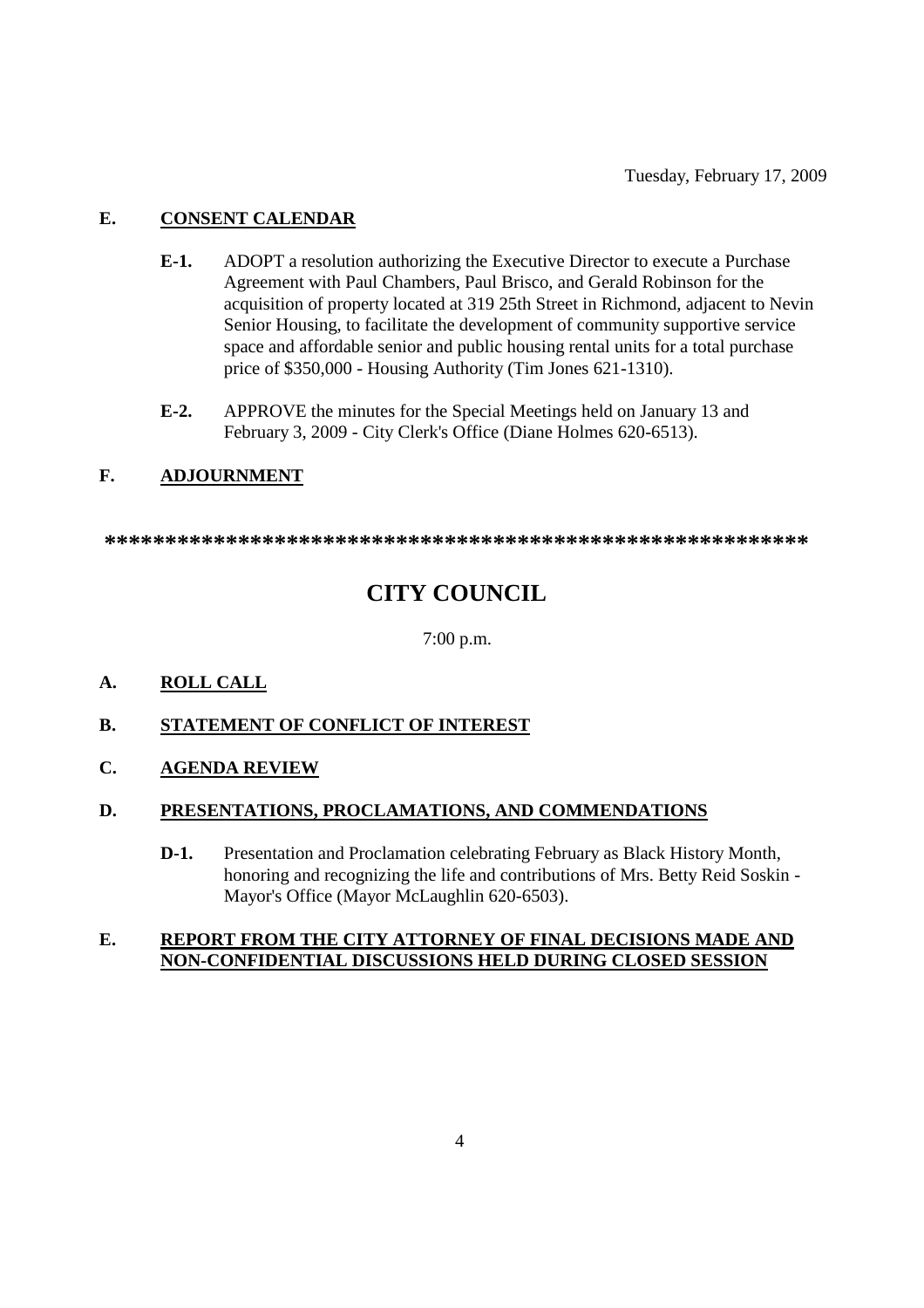### **F. CONSENT CALENDAR**

- **F-1.** APPROVE an amendment to the contract with Mr. Sam Charles to provide instructional services for the RichmondBUILD Training Program, extending the term through December 30, 2009. Total amount of the amendment is \$58,000 for a total contract amount that will not exceed \$98,000 - Employment & Training (Sal Vaca 307-8006).
- **F-2.** APPROVE an amendment to the contract with the Oakland Private Industry Council to procure goods and services on behalf of RichmondWORKS and in support of East Bay Works One-Stop Career Center System. Total amount of the amendment is \$46,268 for a total contract amount that will not exceed a total cost of \$77,626 - Employment & Training (Sal Vaca 307-8006).
- **F-3.** APPROVE the purchase of a Direct Link 007 Series Crisis Response System with a Tactical Remote Unit (TRU) and 500 feet of TRU Cable from Enforcement Technology Group (ETGI) for a total contract amount that will not exceed \$25,556.24 - Police Department (Chief Chris Magnus 620-6656).
- **F-4.** APPROVE the purchase of a playground fire truck structure to be installed at Judge Carroll Park from Ross Recreation in the amount of \$12,538.98 – Public Works (Yader A. Bermudez 231-3008).
- **F-5.** APPROVE a contract with ISI Security Services, Inc. to provide security services for the Point Molate area for a one-year term with two optional one-year extensions, in an amount not to exceed \$325,000 per year (This item is being forwarded from the cancelled February 6, 2009, Finance Committee Meeting) - Public Works (Yader Bermudez 231-3008).
- **F-6.** APPROVE the purchase of a ShotSpotter® Gunshot Detection & Location System through ShotSpotter, Inc., Mountain View, California, at a total cost of \$728,250 (This item is being forwarded from the cancelled February 6, 2009, Finance Committee Meeting) - Police Department (Chief Chris Magnus 621- 6656).
- **F-7.** APPROVE an amendment to the contract with Solar Richmond to coordinate the solar installation component for the RichmondBuild Training Program, extending the term through December 30, 2009, and increasing the contract amount by \$75,000, for a total contract amount that will not exceed \$125,000 - Employment & Training (Sal Vaca 307-8006).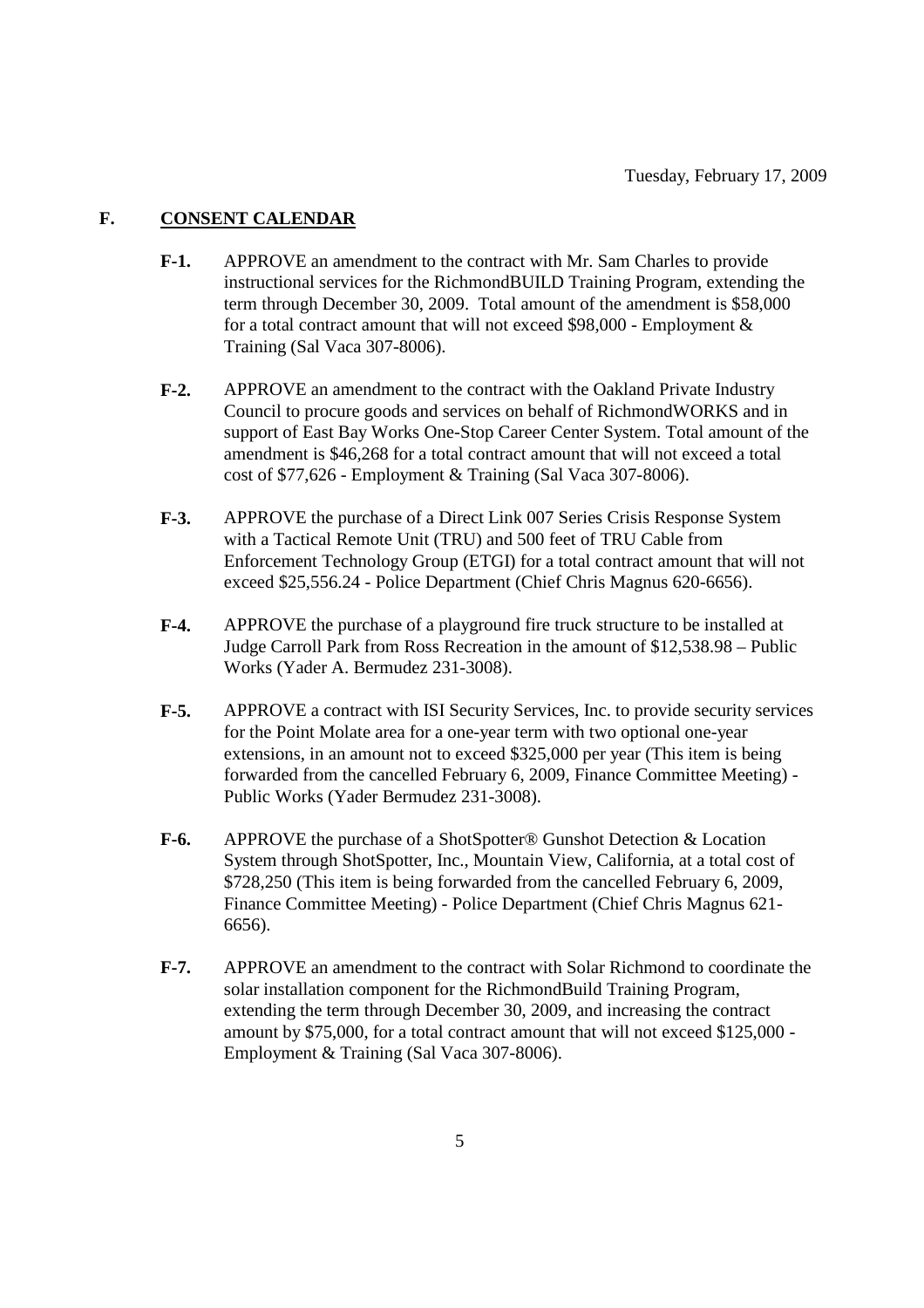- **F-8.** APPROVE the purchase of Automated Vehicle Locater software for police vehicles from New World Systems Aegis/MSP for an amount not to exceed \$129,260.00 to enhance police officer safety and dispatch efficiency – Police Department (Chief Chris Magnus 620-6655).
- **F-9.** APPROVE the Reimbursement Agreement between BNSF Railway Company and the City of Richmond, obligating BNSF to construct the necessary improvements at their main operating facility on Garrard Avenue which support the Honda Project at the Port of Richmond, and obligating the City of Richmond to reimburse BNSF the \$2,400,000 estimated cost for these improvements (This item is being forwarded from the cancelled February 6, 2009, Finance Committee Meeting) - Port (Jim Matzorkis 215-4600).
- **F-10.** ADOPT a resolution authorizing the acceptance of a \$165,154 Supplemental Law Enforcement Services Fund grant from the State of California and approve the appropriation of this amount for sworn personnel overtime costs - Police Department (Chief Chris Magnus 620 6656).
- **F-11.** ACCEPT a \$146,000 grant from the Governor's Office of Emergency Services for a Police Department program to reduce domestic violence and sexual assaults in Richmond for the period beginning January 1, 2009, and ending on December 31, 2009 – Police Department (Chief Chris Magnus 620-6656).
- **F-12.** APPROVE a two-year contract with Remediation Risk Management, Inc (dba RRM, Inc.) in an amount not to exceed \$150,000 (\$102,000 for FY 2008-09 and \$48,000 in FY 2009-10) for investigative work and report submittals for various locations at the City of Richmond's Corporation Yard as required by the Regional Water Quality Control Board (This item is forwarded from the cancelled February 6, 2009, Finance Committee Meeting) - Public Works (Yader Bermudez 231-3008).
- **F-13.** APPROVE a contract with Moore Iacofano Goltsman (MIG), Inc. to provide facilitation, graphic recording, writing, and graphic design services in connection with the development of the Five-Year Strategic Business Plan. Total amount of the contract will not exceed \$21,500 - Finance Department (James Goins 620- 6740).
- **F-14.** APPROVE an agreement with Sideman & Bancroft for legal services related to implementing Chapter 7.04 (Business License Act) of the Richmond Municipal Code, as approved by Measure T, in the amount of \$17,000 - Finance Department (James Goins 620-6740).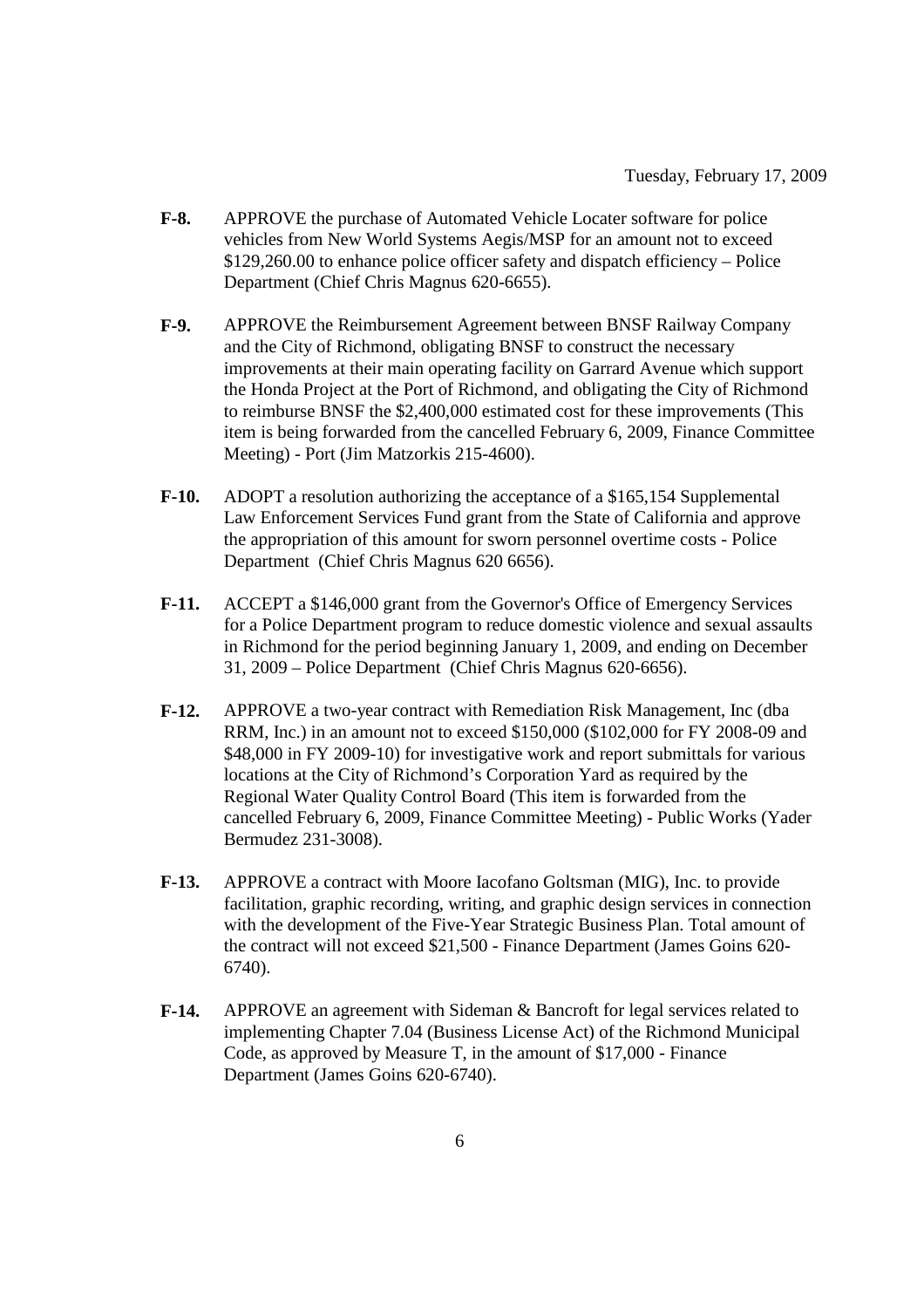- **F-15.** APPOINT as alternate to West Contra Costa Unified School District (WCCUSD) Citizens' Bond Oversight Committee: Councilmember Ritterman. Reappoint to North Richmond Mitigation Fee Joint Committee: Councilmembers Viramontes and Bates - Mayor's Office (Mayor McLaughlin 620-6503).
- **F-16.** APPROVE the following appointments: Library Commission: Maude DeVictor, term expiring July 1, 2012; Police Commission: Scott Gillespie, term expiring November 1, 2011; James Jenkins, term expiring November 1, 2010 (completing an unexpired term); Bea Roberson, term expiring November 1, 2011; Charles T. Smith, term expiring November 1, 2009 (completing an unexpired term) - Mayor's Office (Mayor McLaughlin 620-6503).
- **F-17.** ADOPT an ordinance (second reading) amending Chapter 2.43 of the Richmond Municipal Code to lower the amount of contributions a candidate for City office must raise in order to qualify for public funding - Councilmember Rogers (867- 5725).
- **F-18.** APPROVE the minutes for the Regular Meetings held on January 20 and February 3, 2009, and the Special Meeting held on January 27, 2009 - City Clerk's Office (Diane Holmes 620-6513).

## **G. OPEN FORUM FOR PUBLIC COMMENT**

- **H. PUBLIC HEARINGS**
- **I. AGREEMENTS**
- **J. RESOLUTIONS**
- **K. ORDINANCES**
	- **K-1.** INTRODUCE an ordinance (first reading) amending Richmond Municipal Code Section 3.20.030 and Section 15.04.930.070.E to limit the period that members of the Planning Commission and Design Review Board whose terms have expired may remain in office to 90 days or, for members whose terms have expired or will expire before the effective date of the ordinance, until April 21, 2009 - City Attorney's Office (Randy Riddle 620-6500).